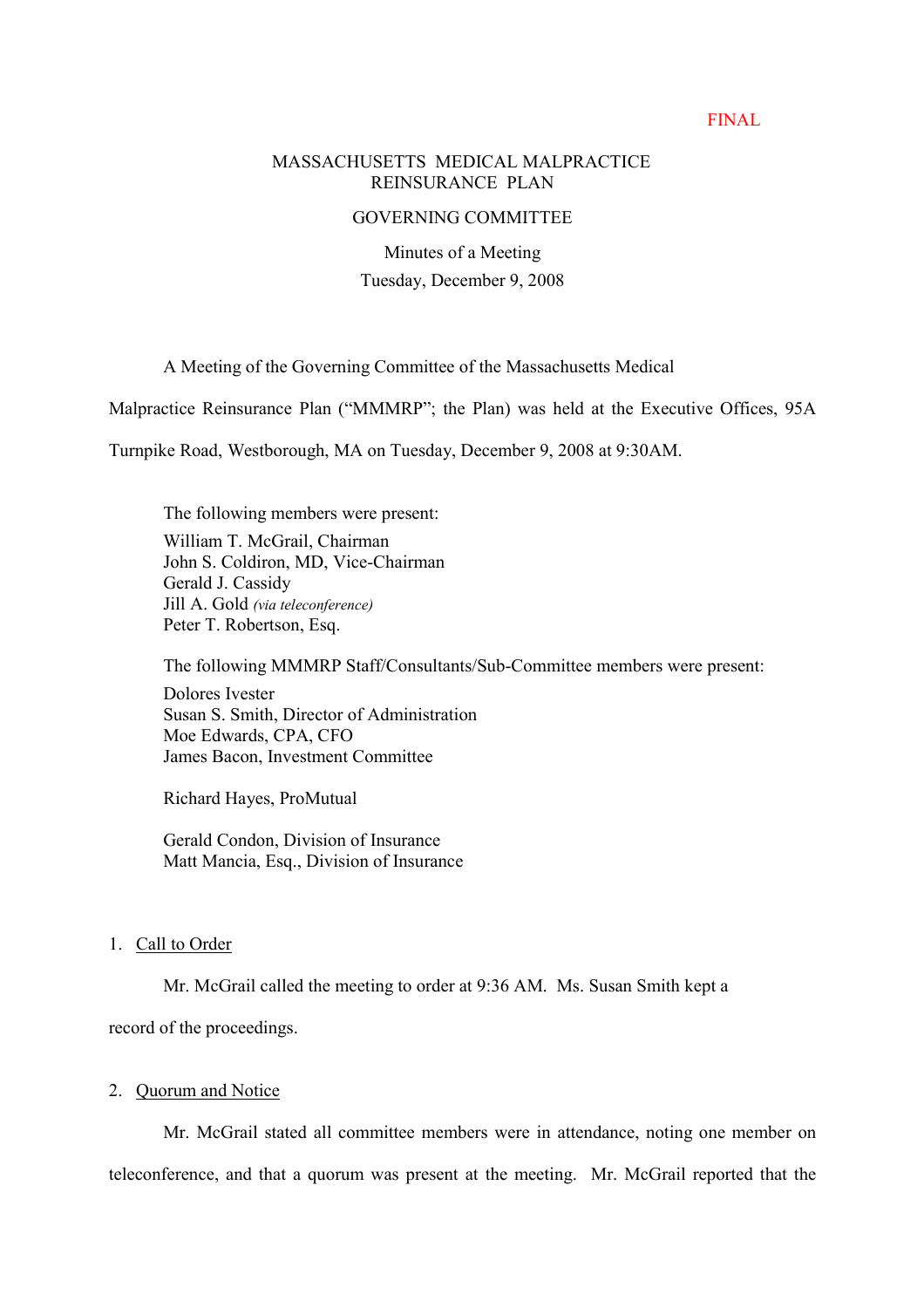required notices for the meeting had been sent to the Secretary of State, Executive Office of the Administration and Finance, and the Division of Insurance and placed on the Plan's website.

### 3. Minutes of Prior Meeting

Mr. McGrail noted the minutes to the previous meeting had been distributed to all in attendance. A **motion** was made by Dr. Coldiron and duly seconded by Mr. Cassidy to approve the October 21, 2008 minutes as presented. The motion passed unanimously.

#### 4. Report of the Compliance Committee – Peter T. Robertson, Esq.

Mr. Robertson provided an update on the activity of the Compliance Committee. He noted that the Committee met on November 17, 2008 at the offices of Towers Perrin in Boston. He gave an update on the Reserves, and noted a substantial take down. He added that the bottom line is to move to the "best estimate" scenario, which will decrease the Reserves by  $$27.5$ million. He added that the Plan is in a difficult situation between tax implications and take downs. Towers Perrin had presented various scenarios for the financial operation of the fund, but they deferred decision based on further discussion. Mr. Roberston suggested the "bottom line" was to recommend the return of \$12-16 million of premium in 2009. Mr. Edwards added that he anticipates \$15-16 million in income, before assessments, by year-end. Since the Compliance Committee meeting, Mr. Edwards examined further and has two scenarios to consider:

- A. \$8 million give back with a \$100,000 tax
- B. \$6 million give back with a \$200,000 tax

Considering the volatility in take-downs combined with increased claims payout, Mr. McGrail recommended an \$8 million return of premium to keep sufficient cash for our needs.

A **motion** was made by Mr. Cassidy and duly seconded by Mr. Coldiron to approve the return of Assessment of \$8 million paid out towards the end of the first quarter of 2009. Mr.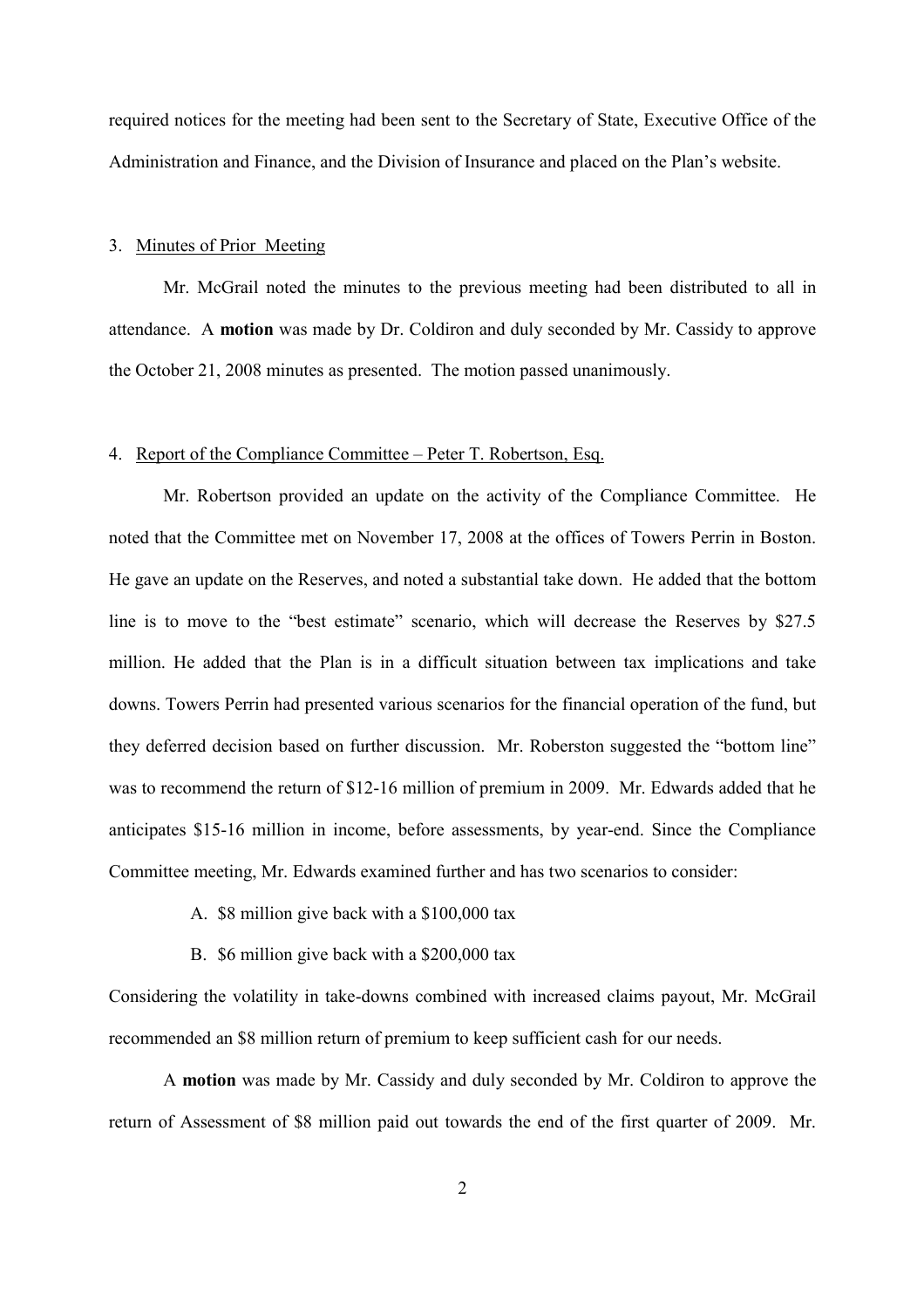Robertson was opposed as he felt otherwise and would prefer doing something to move towards a 55% confidence level. The motion passed by majority vote.

## 5. Report of the Operations/Audit Committee - John S. Coldiron. MD

Mr. Coldiron stated that the Operations/Audit Committee met yesterday and reviewed the 2009 budget. The Operations/Audit Committee recommends that the Governing Committee approve the budget as prepared. It was then noted that several Governing Committee members had not received the budget prior to the meeting. Therefore, the final vote was tabled until the next Governing Committee meeting due to email issues. Ms. Smith will email the budget to the Governing Committee.

Mr. Coldiron then noted that the Operations/Audit Committee had reviewed the Auditor engagement letter from the firm Saslow, Lufkin & Buggy. He commented that the Committee had been satisfied with their performance. Mr. McGrail further noted that SL&B has been responsive, consistent and have reasonable fees. He noted that the increase in fees was due to new reporting requirements. Some members of the Governing Committee questioned the increase in price from \$40k to \$46k. Mr. Edwards said he would provide a breakdown of their fees from the past three years. It was also suggested by Mr. Roberston and others present that MMMRP gets to know the next partner to get everyone comfortable and prepared for the following year when the partners rotate.

A **motion** was made by Ms. Gold and duly seconded by Mr. Coldiron to approve the appointment of Saslow, Lufkin & Buggy as the 2008 Audit firm. The motion passed unanimously.

# 6. Report of the Investment Committee  $-$  James R. Bacon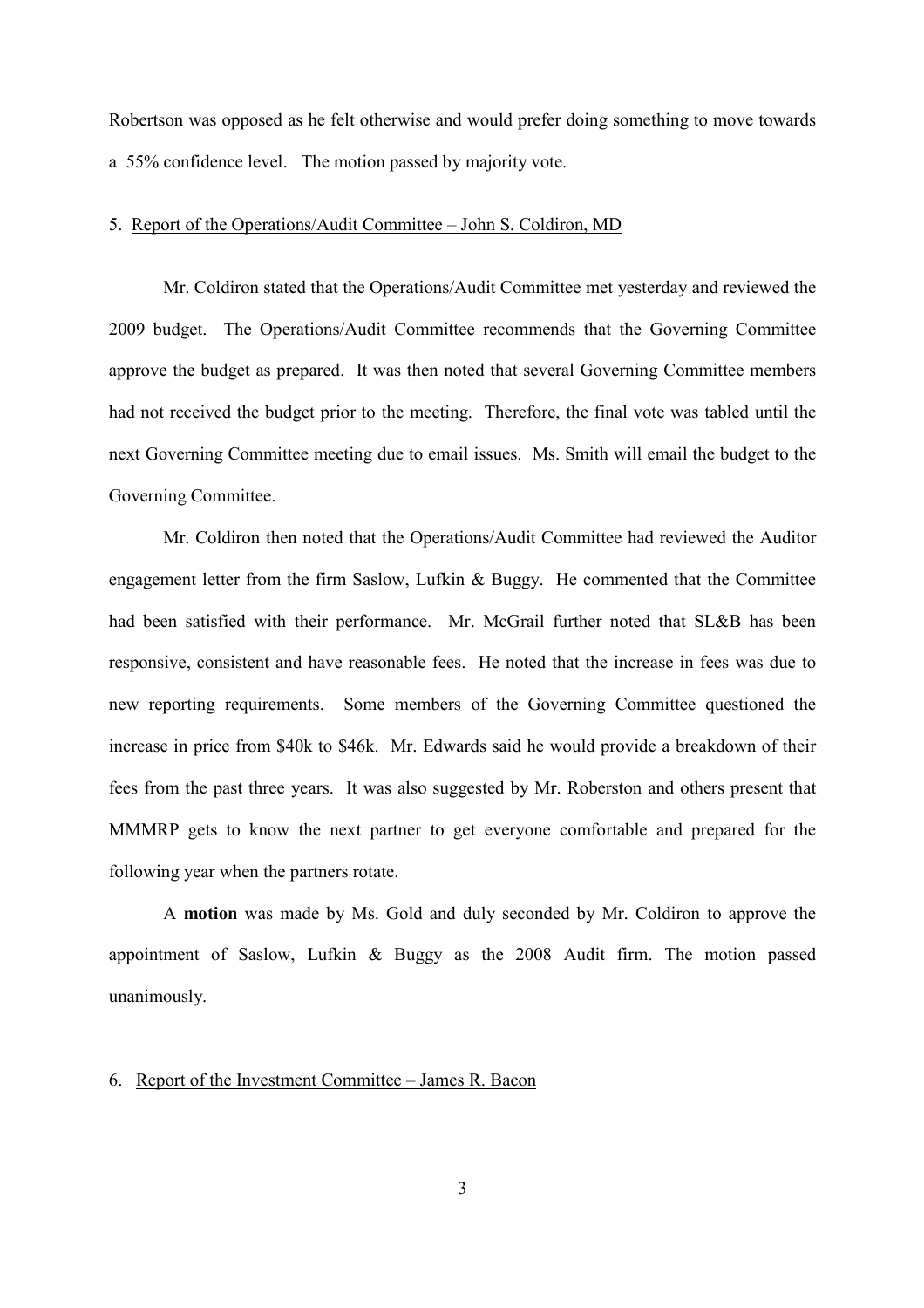Mr. McGrail began by noting that Mr. Kiely had requested a change in his Committee role due to his schedule. To that end, Mr. Bacon has accepted the position of Chair of the Investment Committee, as well as a seat on the Operations/Audit Committee.

Mr. Bacon then began his report with a brief synopsis of financial market conditions, noting that US Equities are the top performing market in the world. He also noted that the Investment Committee met yesterday. He then mentioned the recent shift from actively managed equities to an ETF structure, which reduces cost factors and management issues. He added that equities were off for the plan, and that the 80% in fixed income was down less than one percentage point through October, including the two defaults with Lehman bonds. Equities, which are only 20% of the portfolio, were off 40%, and the entire plan was off a total of 8.5. Therefore, the Committee proposes a rebalance to get to a reasonable balance because fixed income is overweighted and equities are underweighted, and they need to get back to the 80/20 benchmark. Mr. Bacon stated that the Investment Committee came to a compromise at yesterdays meeting, and suggests a reallocation of \$1 million. A discussion then ensued about market conditions and projections of recovery.

A **motion** was made by Mr. Coldiron and duly seconded by Mr. Cassidy to approve the repositioning of the portfolio by moving \$1 million from bonds to equities. The motion passed unanimously.

Mr. Bacon then discussed the Lehman bond situation, noting that Barclays is buying most of the brokerage unit, and that Lehman could be an impaired asset, an issue which should be avoided with the Audit. It was added that there is an option to buy back in 31 days, and there is also a tax deduction.

A **motion** was made by Mr. Robertson and duly seconded by Mr. Coldiron to approve the sale of Lehman bonds. The motion passed unanimously. It was further noted that due to the large size and amount of the sale a vote was requested.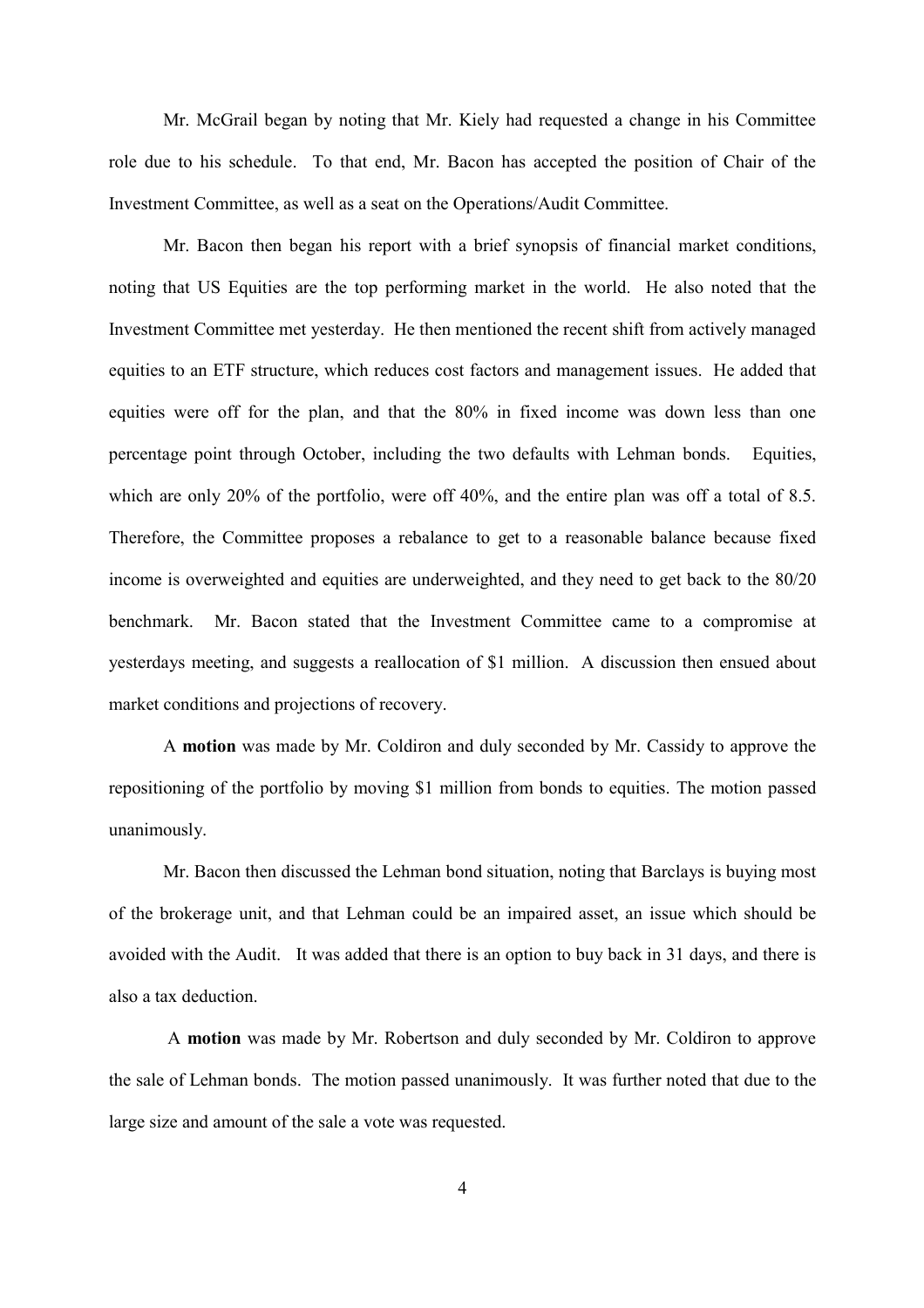### 7. Scheduling of 2009 Meetings

The Governing Committee agreed to the following four meetings dates for 2009. If anyone has any conflicts, please contact Susan Smith.

- 1) Tuesday, February 24, 2009
- 2) Thursday May 7, 2009 (in combination with the Annual Meeting)
- 3) Tuesday, August 4, 2009
- 4) Tuesday, December 8, 2009

#### 8. Other Business

Mr. McGrail said he would like to return to a discussion of the financial structure of the plan. A discussion ensued regarding the possibility of structuring the plan similar to the Auto Plan, which is a Partnership, where an assessment is paid out each year, they don't hold premiums and there is a reallocation to members based on deficit. The Committee acknowledged that a pure Auto type of plan could be logistically difficult. Mr. McGrail agreed that the next steps would involve discussing this further with the DOI and the Accounting firm. He further suggested speaking to Carl Valvo, MMMRP's legal counsel, about this topic. Mr. Robertson suggested that there could be a range of solutions. Lastly, Mr. Hayes from ProMutual discussed the investment make-up of his firm.

### Adjournment

A **motion** was made and duly seconded to adjourn the December 9, 2008 Governing Committee meeting at 10:38AM. The motion passed unanimously.

A true record transcribed on December 12, 2008.

 $\mathcal{L}_\text{max}$ 

MMMRP Chairman/Officer